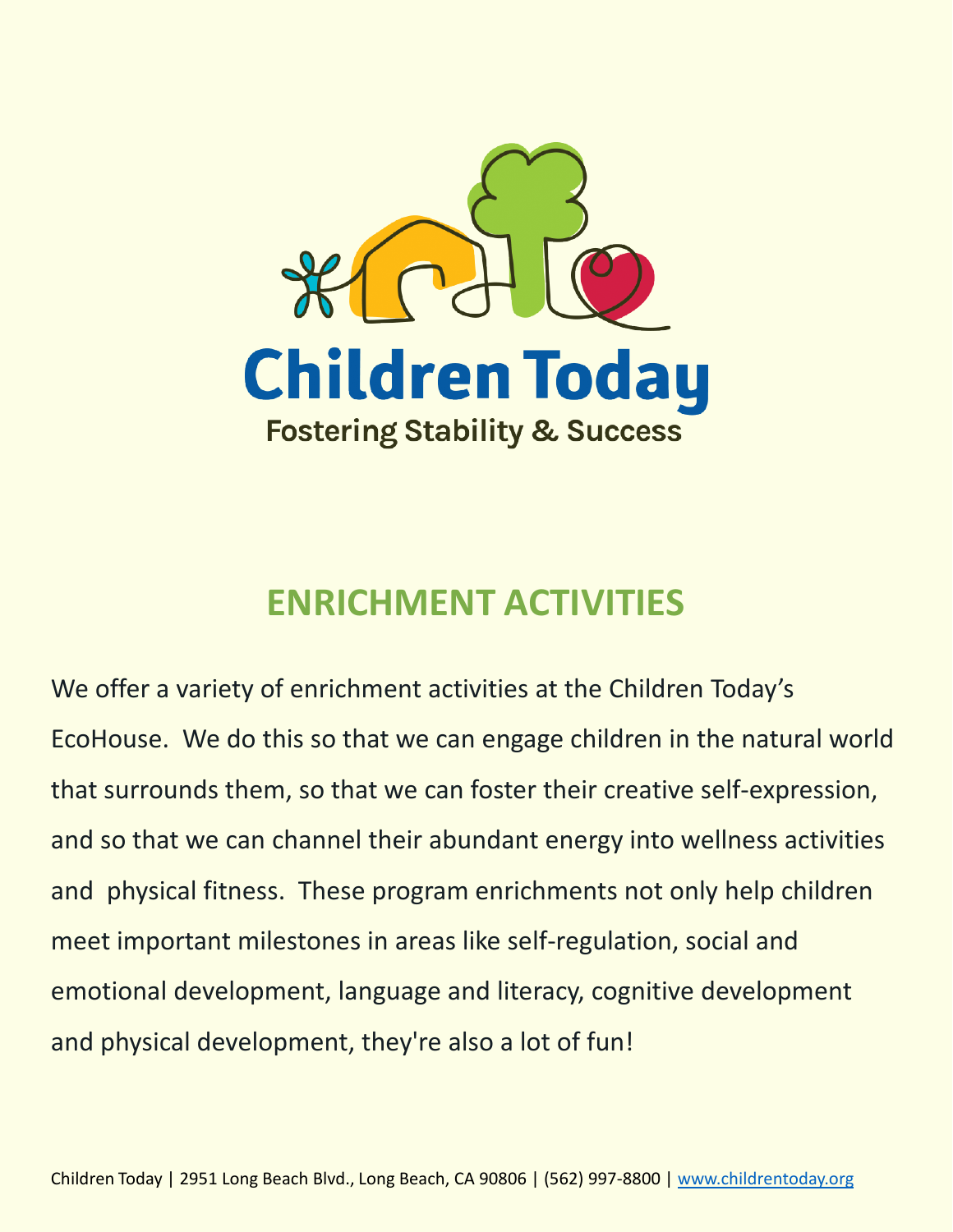## **Gardening**

Every week, our children join content expert Madeline on a horticultural adventure. They plant and harvest a variety of fruits and vegetables in our five built-in garden beds. They cultivate flowers that attract caterpillars and then watch their metamorphosis into butterflies. They conduct scientific experiments and taste tests. They have a blast!

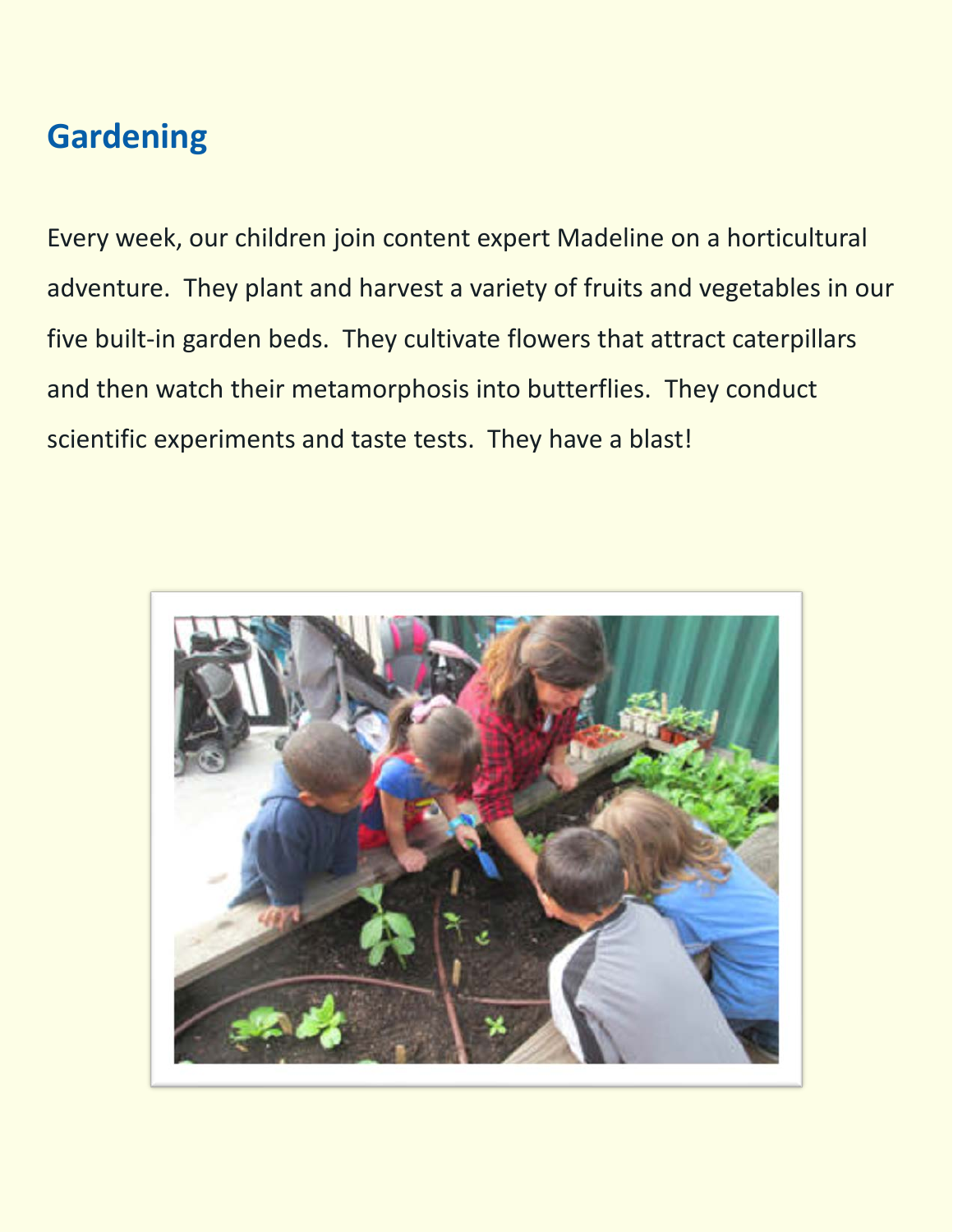## **Yoga**

Jessy from program partner, **Wandering Wellness**, leads our little ones through weekly therapeutic yoga and meditation sessions. With Jessy's guidance, our preschoolers are cultivating the practices they need to help them self-regulate (the ability to control behaviors and emotions in response to a particular situation).